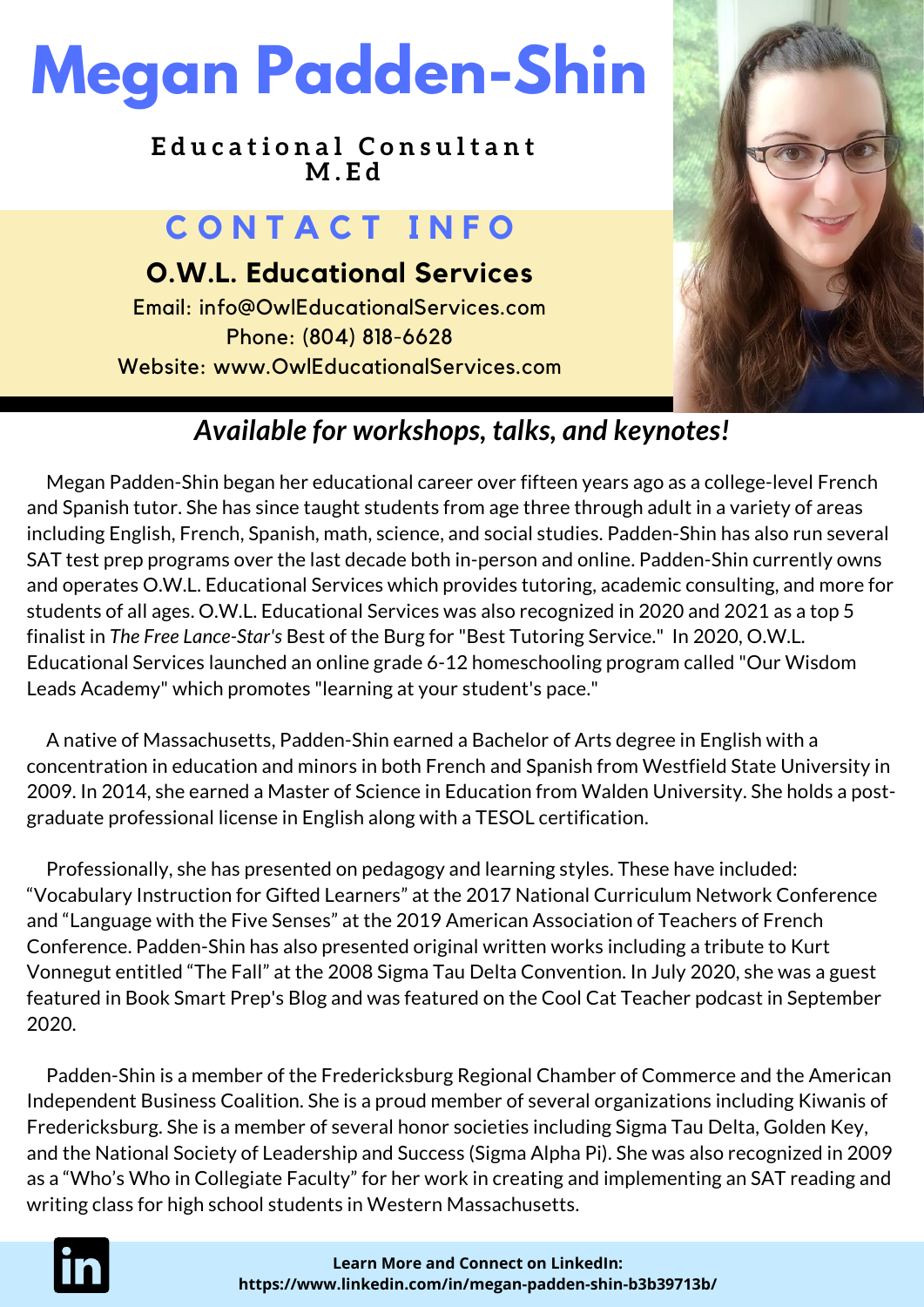### **S T U D Y S K I L L S**

### **Test Prep**

### *Confessions of a test anxiety sufferer.*

How do you prepare to take a standardized test? Learn ways to cope with testing anxiety and effectively prepare for a standardized test with less worry.

### **Note Taking Strategies Across Media Forms**

### *From audio to books to videos.*

Taking notes is challenging if you do not have a guide. How do you know what to take notes of in a book, video, or even a lecture? We'll go over several techniques to help improve your ability to take concise yet detailed notes.

### **How to Study**

### *What do you mean I can't just read it?*

What does it mean to study? We'll learn several strategies to help you review materials and better retain the information.

### **Time Management & Organization**

#### *How to organize your day for better results.*

How do you complete all of your homework in one day? Learn how to complete homework and better manage your time from someone who worked full time and attended school full time and still graduated with honors. Learn how to adopt these skills as a student or educator.

### **How To Become a More Effective Reader**

### *Whether you enjoy reading or not!*

Learn how to improve your reading abilities and discover more of what you're missing in books, articles, and more. We'll go into strategies to improve your reading whether it's needed for speed, improved comprehension, and critical analysis.

### **C O L L E G E P L A N N I N G**

### **Post- High School/ College Planning Bootcamp**

### *I want to go to college...where do I begin?*

In this bootcamp, you'll learn about the process of choosing a post high school program (college, trade school, etc.), the difference between college types, FAFSA, college criteria, college essay topics, and more!

### **Financial Planning**

### *How to pay for college, trade school, or other academic programs while avoiding student loans.*

Learn how to budget for a post high school programs, find scholarships successfully, and manage finances for each semester of college while living on a budget.

# **Workshop & Talk Topics**

### **I N S T R U C T I O N A L S T R A T E G I E S**

### **Online Learning and 21st Century Virtual Instruction**

### *Teaching at your fingertips.*

Can you really teach online like in a live classroom? Yes. Learn how to bring elements of a traditional classroom into your virtual one.

### **Creating Seamless Special Education Adaptations in the Classroom**

### *Recognizing and supporting student accomodations.*

Working with IEP and 504 plans can be a challenge, but not an impossibility. Learn how to incorporate academic accommodations into your classroom.

### **Essay Writing**

*Using visual cues to help improve analyrical writing.* One of the most challenge writing styles to learn is essay writing. We'll learn a different way to teach essay writing that moves beyond the "5 paragraph" method and integrates visual cues to improve peer feedback and student essay quality.

### **Vocabulary Instruction**

### *"How to build a house" using the root method.*

Learn how to more quickly acquire vocabulary via the root word method. Students learn how to construct words and recognize them using stems, prefixes, and suffixes.